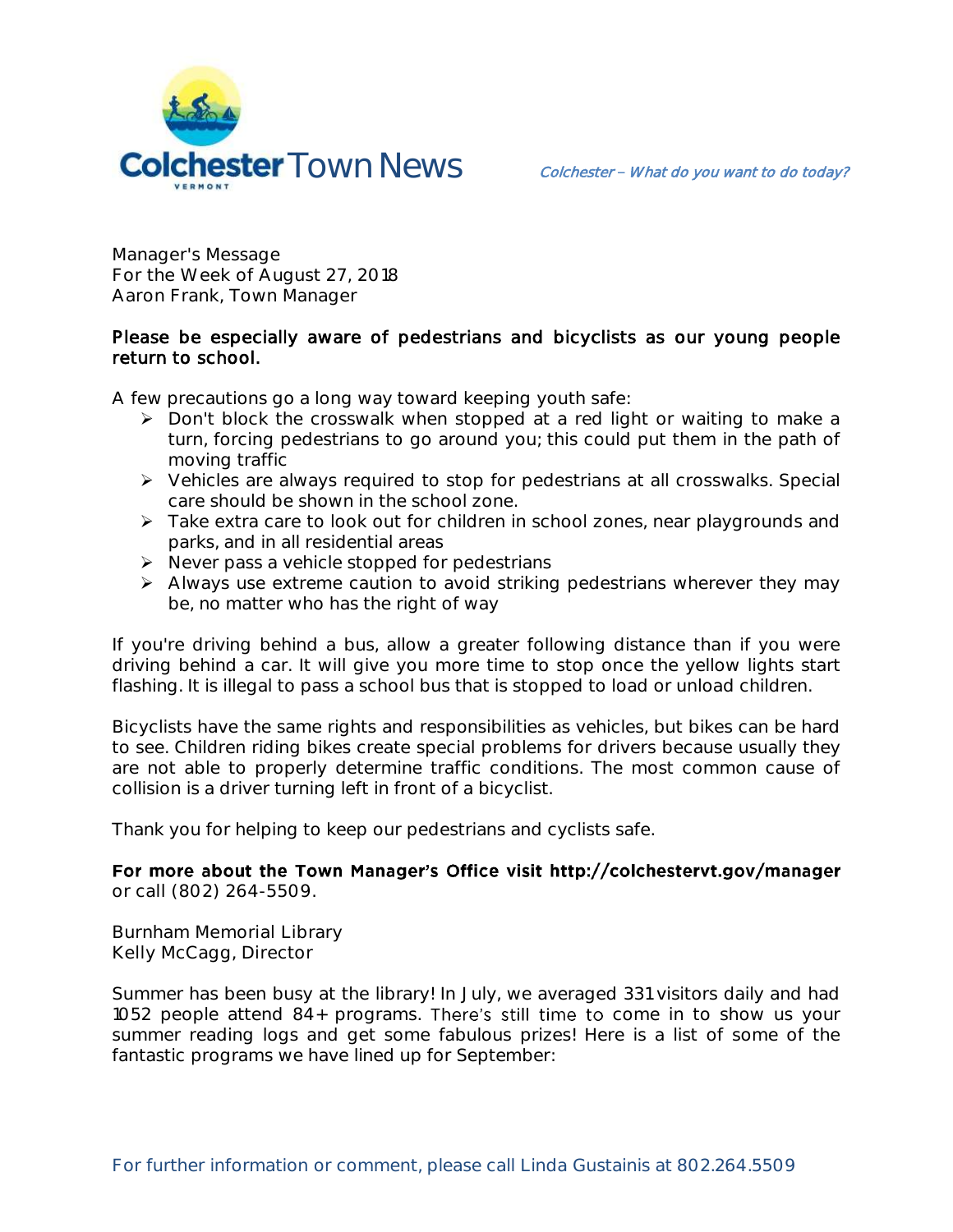

- **Practice SAT Exam:** Saturday, 9/1, 9 am & Practice ACT Exam. Saturday, 9/5, 9 am. Take a free, full-length practice test to hone your skills for the real thing. Sign up online at least one week before to reserve your spot. Participants will receive a full score report from Princeton Review. The test generally lasts about four hours, so bring snacks. Call the library for more details.
- **Dorothy's List Book Club** (Dorothy Canfield Fischer Award books): Tuesday, 9/4, 4:30 pm. Kids ages 8-11. Students can take the bus from their school to the library. This month: "Family Game Night" by Mary E. Lambert.
- Découpage Class: Monday, 9/10, 6:30-7:45 pm. Create an original piece of art using decoupage. All materials provided. Space is limited - sign up online.
- **Cooking the Books**: Thursday, 9/13 at 1:00 pm. Each session features a different cookbook or novel that has recipes. Participants sign up to make a recipe to share on day of the meeting. This time: "The Official Outlander Kitchen Companion Cookbook" by Theresa Carle-Sanders.
- Adult YA Book Club: Monday, 9/17, 6:30 pm. This month: "Bone Gap" by Laura Ruby. Copies are available for checkout at the upstairs circulation desk.
- **Birding in Chile:** Wednesday, 9/26, 6:30 pm. Shirley Johnson will present a program about a 2017 birding trip to Chile, with great photos taken by her husband, Bob, trip leader Andy Whitaker, and fellow traveler Ann Truesdale.

We provide tech help to our patrons! Need help setting up an email account, recovering a password, or learn more about your smart device? Call the library and set up an appointment where we will gladly answer your questions.

For more about Burnham Library visit<http://colchestervt.gov/library> or call (802) 264-5660.

**Parks and Recreation Department Glen Cuttitta, Director**

As the school year starts up and with fall just around the corner, check out the Parks and Recreation opportunities:

- The Inflatable Water Park was pulled from the Bay on Thursday, August 23rd. Bayside Paddlesports will be open for Labor Day: last day to rent paddleboards and kayaks will be Monday, 9/3.
- **Movies in the Park:** See the last movie of the season (The Parent Trap) at Bayside Park on 9/4 at 7:30 pm.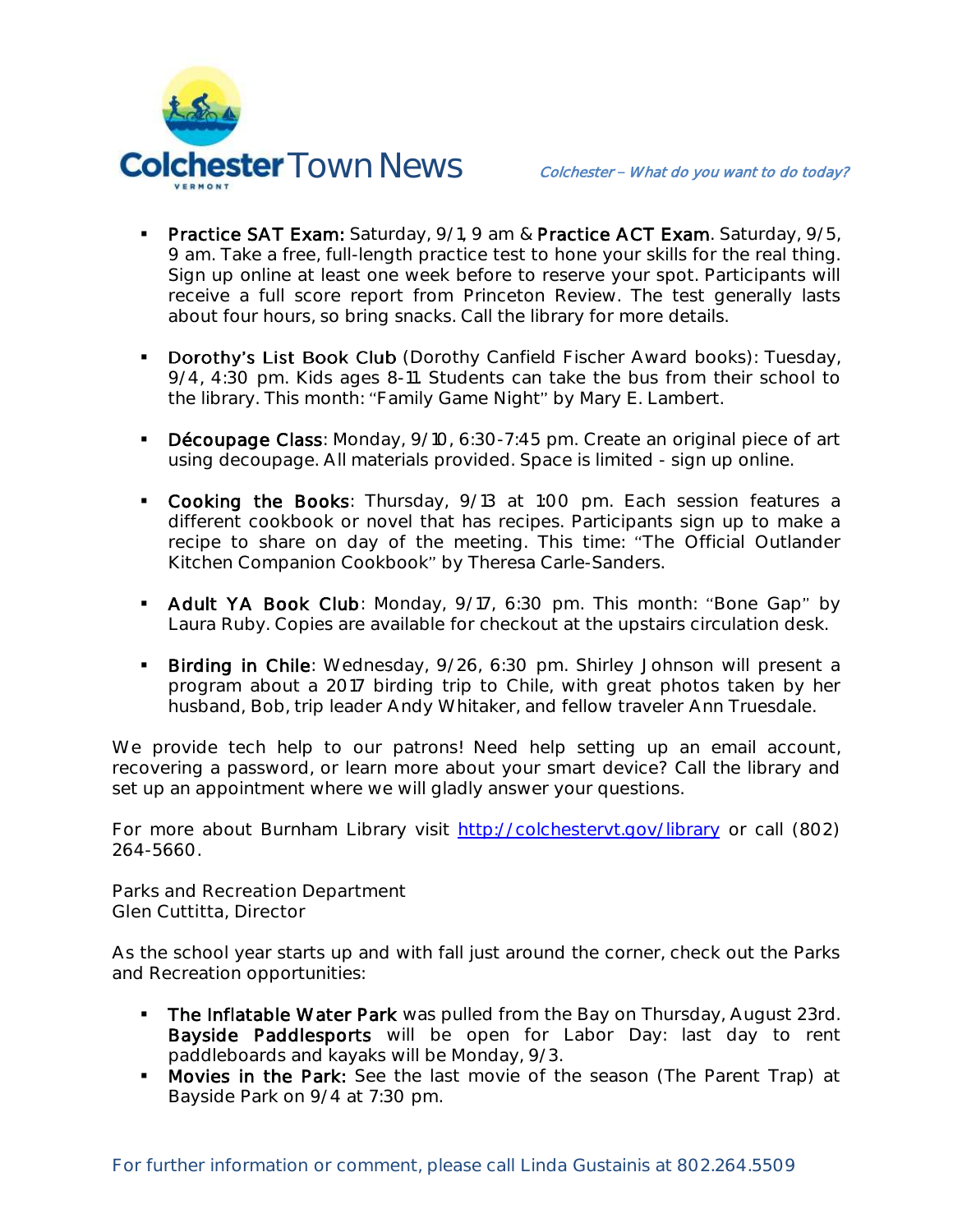

- **Muck It Up Adventure Race:** Saturday, 9/ 29 at Upper Bayside. This is an offroad triathlon with trail running, mountain biking, and paddling. Visit http://bit.ly/MuckItUp for details and to register.
- Fall Program brochure is availbable and there are many programs and events for you and your family. Choose from programs such as:
	- > Primetime Slime Time
	- > Intro to Video Media/Production
	- $\triangleright$  Flag Football- Grades 6-8
	- $\triangleright$  Backyard Pots and Plants
	- **▶** Fairy Houses
	- > Hunter Safety
	- > SAT Bootcamp
	- > SUP Yoga
	- **Beginner Fiddle**

Check out our website at www.colchestervt.gov for more information on the programs listed above.

**Upcoming Town Meetings:** 

- Planning Commission: 1st & 3rd Tuesdays of the month, 7:00pm. September meetings: 9/4 and 9/18
- Development Review Board: 2<sup>nd</sup> Wednesday of the month, 7:00pm. Next meeting: 9/12
- Recreation Advisory Board: 2<sup>nd</sup> Wednesday of the month, 7:00am. Next meeting: 9/12 in the Champlain Room, 2<sup>nd</sup> floor.
- **Conservation Commission:** 3rd Monday of the month, 7:00pm, at the Bayside Activity Center or per agenda. Next meeting: 9/17
- Selectboard: 2nd & 4th Tuesday of the month, 6:30pm. September meetings: 9/11 and 9/25.

(All meetings take place at the Colchester Town Offices, 781 Blakely Road, in the Outer Bay Conference Room on the 3<sup>rd</sup> floor unless otherwise noted.)

**Notices:**

Routes 7/2, 2A Intersection Improvement Project Update - August 27-31: Testing on 8/22/18 of the new traffic signal at Creek Farm Road was successful and the light will be functional after the lines (stop bars, crosswalks, lane markings) are painted on the final layer of pavement that will be installed soon. There will be two-lane travel until 8:30 AM weekdays with one-lane travel as the contractor works in various sections of the project area. Questions? Contact Jill Barrett at 802.272.1248.